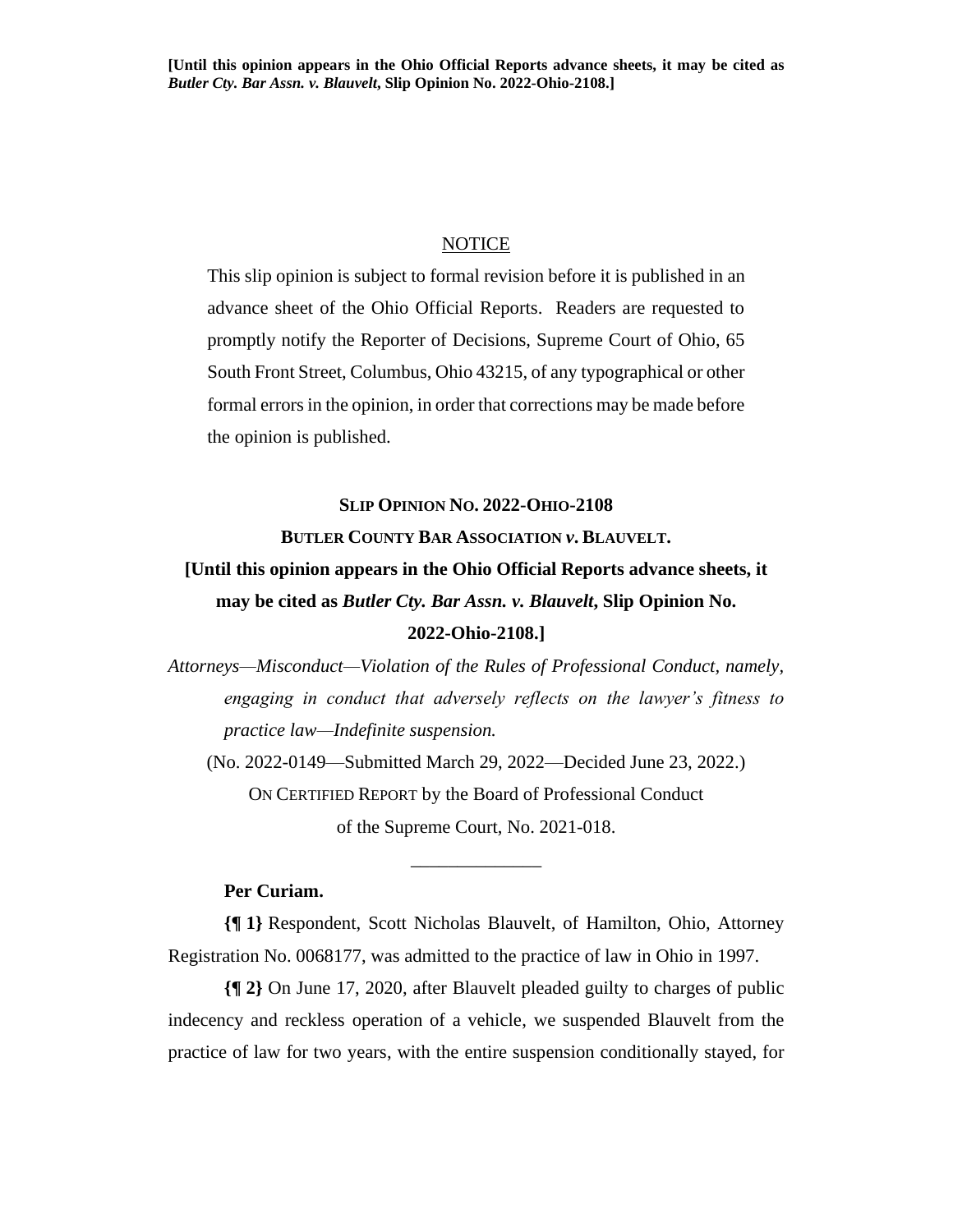engaging in conduct that adversely reflected on his fitness to practice law. *Butler Cty. Bar Assn. v. Blauvelt*, 160 Ohio St.3d 333, 2020-Ohio-3325, 156 N.E.3d 891. And on September 25, 2020, we suspended Blauvelt for an interim period pursuant to Gov.Bar R. V(19)(B) upon finding that there was substantial, credible evidence demonstrating that he had engaged in conduct that violated the Ohio Rules of Professional Conduct and posed a substantial threat of serious harm to the public. *Butler Cty. Bar Assn. Certified Grievance Commt. v. Blauvelt*, 160 Ohio St.3d 1287, 2020-Ohio-4576, 159 N.E.3d 1198. That suspension remains in effect.

**{¶ 3}** In a June 2021 complaint, relator, the Butler County Bar Association, alleged that Blauvelt's convictions on three additional counts of public indecency adversely reflect on his fitness to practice law. The parties submitted stipulated facts and exhibits. After a hearing, a three-member panel of the Board of Professional Conduct issued a report finding that Blauvelt had committed the charged misconduct and recommending that he be indefinitely suspended from the practice of law with certain conditions on his being reinstated to the profession. The board adopted the panel's findings of fact, conclusions of law, and recommended sanction. No objections have been filed. For the reasons that follow, we adopt the board's findings of misconduct and indefinitely suspend Blauvelt from the practice of law in Ohio.

## **Misconduct**

**{¶ 4}** Blauvelt's June 2020 stayed suspension arose from an October 2018 traffic stop during which it was discovered that he had been driving nude. *Blauvelt*, 160 Ohio St.3d 333, 2020-Ohio-3325, 156 N.E.3d 891, at ¶ 6-7. Blauvelt now admits that during the first seven months of that suspension, he was charged with three additional incidents of public indecency for driving nude and exposing himself to other motorists—twice while masturbating. He entered pleas of guilty or no contest and was found guilty of all three charges. His sentences included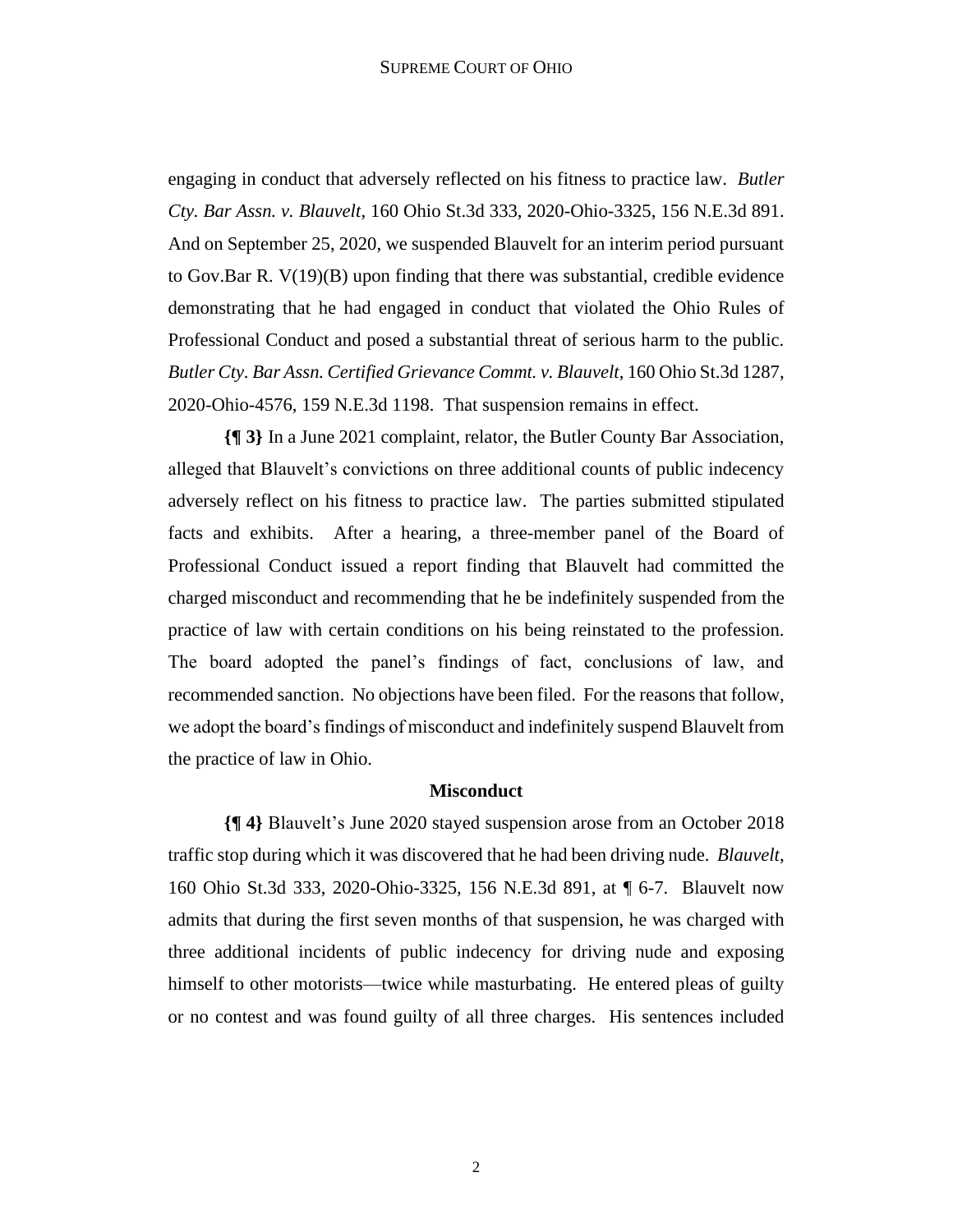fines; partially or fully suspended jail terms, which resulted in a 14-day jail stay; and terms of probation ranging from two to five years.

**{¶ 5}** Blauvelt admitted that in addition to the incidents that led to his criminal convictions, he had engaged in other similar incidents of public indecency for which he was not apprehended. However, none of his acts of public indecency have involved his clients.

**{¶ 6}** Since his most recent public-indecency conviction, Blauvelt has participated in the Butler County Area III Court, a mental-health court. In May 2021, he commenced a two-year outpatient treatment program for compulsivesexual-behavior disorder. As part of that program, Blauvelt participates in weekly psychotherapy, alternating between individual and group sessions. He also attends Sex and Love Addicts Anonymous meetings (a 12-step program for sexual addiction) and continues to see a psychiatrist for treatment of his diagnosed bipolar disorder.

**{¶ 7}** At his disciplinary hearing, Blauvelt testified that he does not want to engage in any more acts of public indecency but conceded that he still wrestles with the urge to do so. He stated that he intends to complete the full two years of his outpatient treatment program and, after candidly acknowledging that his mentalhealth disorders will likely persist throughout his life, suggested that he may need to remain in treatment indefinitely.

**{¶ 8}** The board found that Blauvelt's conduct violated Prof.Cond.R. 8.4(h) (prohibiting a lawyer from engaging in conduct that adversely reflects on the lawyer's fitness to practice law, even though that conduct is not expressly prohibited by another rule). We adopt this finding of misconduct.

### **Sanction**

**{¶ 9}** When imposing sanctions for attorney misconduct, we consider all relevant factors, including the ethical duties that the lawyer violated, the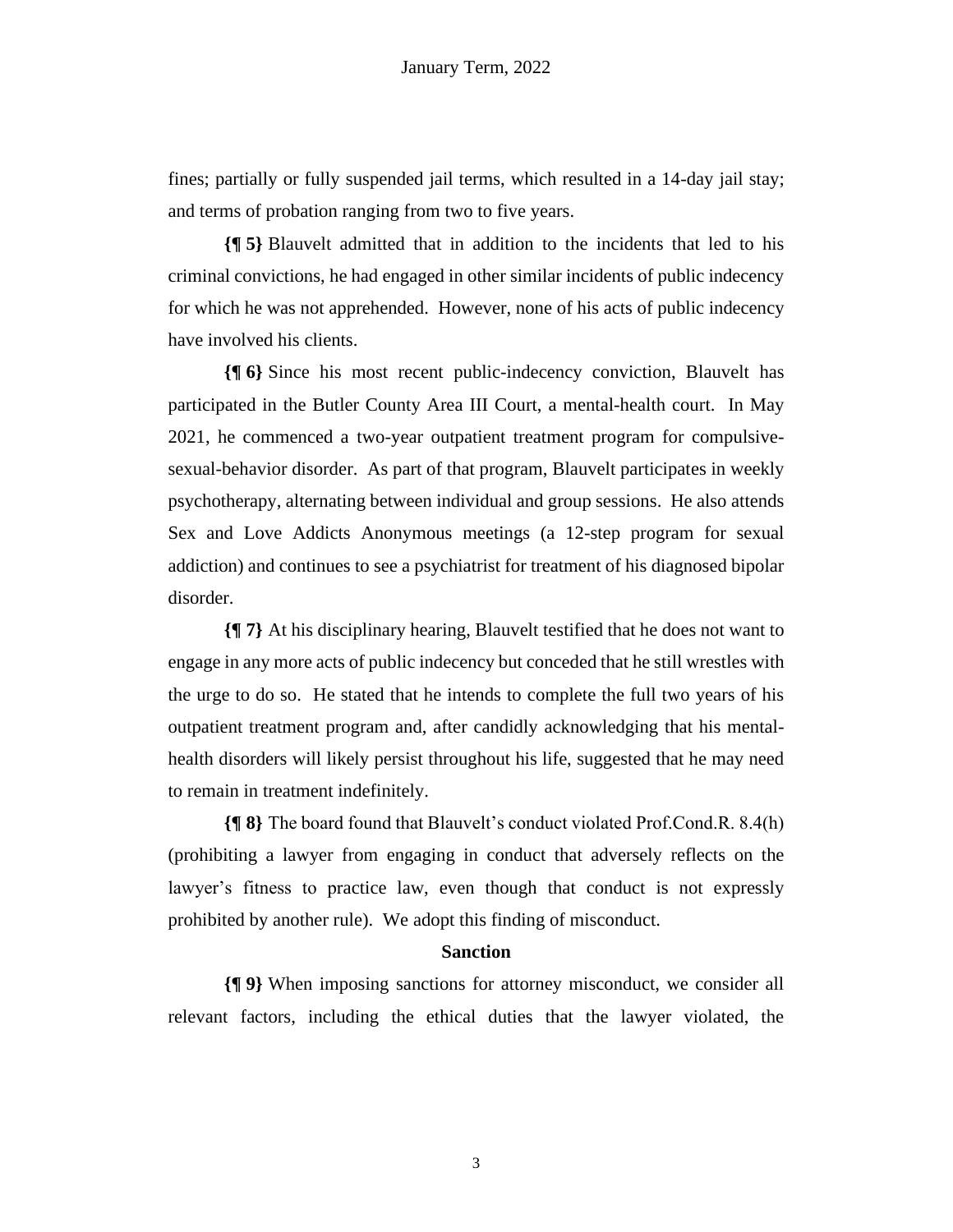aggravating and mitigating factors listed in Gov.Bar R. V(13), and the sanctions imposed in similar cases.

**{¶ 10}** The board found that three aggravating factors are present—Blauvelt has previously been disciplined for the same type of misconduct at issue in this case, acted with a dishonest or selfish motive, and engaged in a pattern of misconduct. *See* Gov.Bar R.  $V(13)(B)(1)$ , (2), and (3). As for mitigating factors, the board found that Blauvelt exhibited a cooperative attitude toward the disciplinary proceedings and that other penalties and sanctions had been imposed for his misconduct. *See* Gov.Bar R. V(13)(C)(4) and (6). The board also found that Blauvelt expressed sincere remorse for his actions. Although Blauvelt presented evidence that he has a mental disorder that contributed to his misconduct and that he had been receiving treatment for that disorder for more than six months, the board did not afford any mitigating effect to that disorder, because Blauvelt did not offer a prognosis from a qualified healthcare professional that he would be able to return to the competent, ethical, and professional practice of law at a specific time in the future, *see* Gov.Bar R. V(13)(C)(7).

**{¶ 11}** Relator recommended that Blauvelt be indefinitely suspended from the practice of law, and the board agreed with that recommendation. The board noted that we have repeatedly held that " 'in determining the appropriate length of the suspension and any attendant conditions, we must recognize that the primary purpose of disciplinary sanction is not to punish the offender, but to protect the public.' " *Disciplinary Counsel v. Agopian*, 112 Ohio St.3d 103, 2006-Ohio-6510, 858 N.E.2d 368, ¶ 10, quoting *Disciplinary Counsel v O'Neill*, 103 Ohio St.3d 204, 2004-Ohio-4704, 815 N.E.2d 286, ¶ 53. Here, the board was troubled by the fact that Blauvelt's misconduct continued even though he (1) had previously been disciplined for virtually identical conduct, (2) found the circumstances of his conduct to be personally and professionally embarrassing, and (3) knew he was causing harm to others. The board noted that while Blauvelt may eventually find a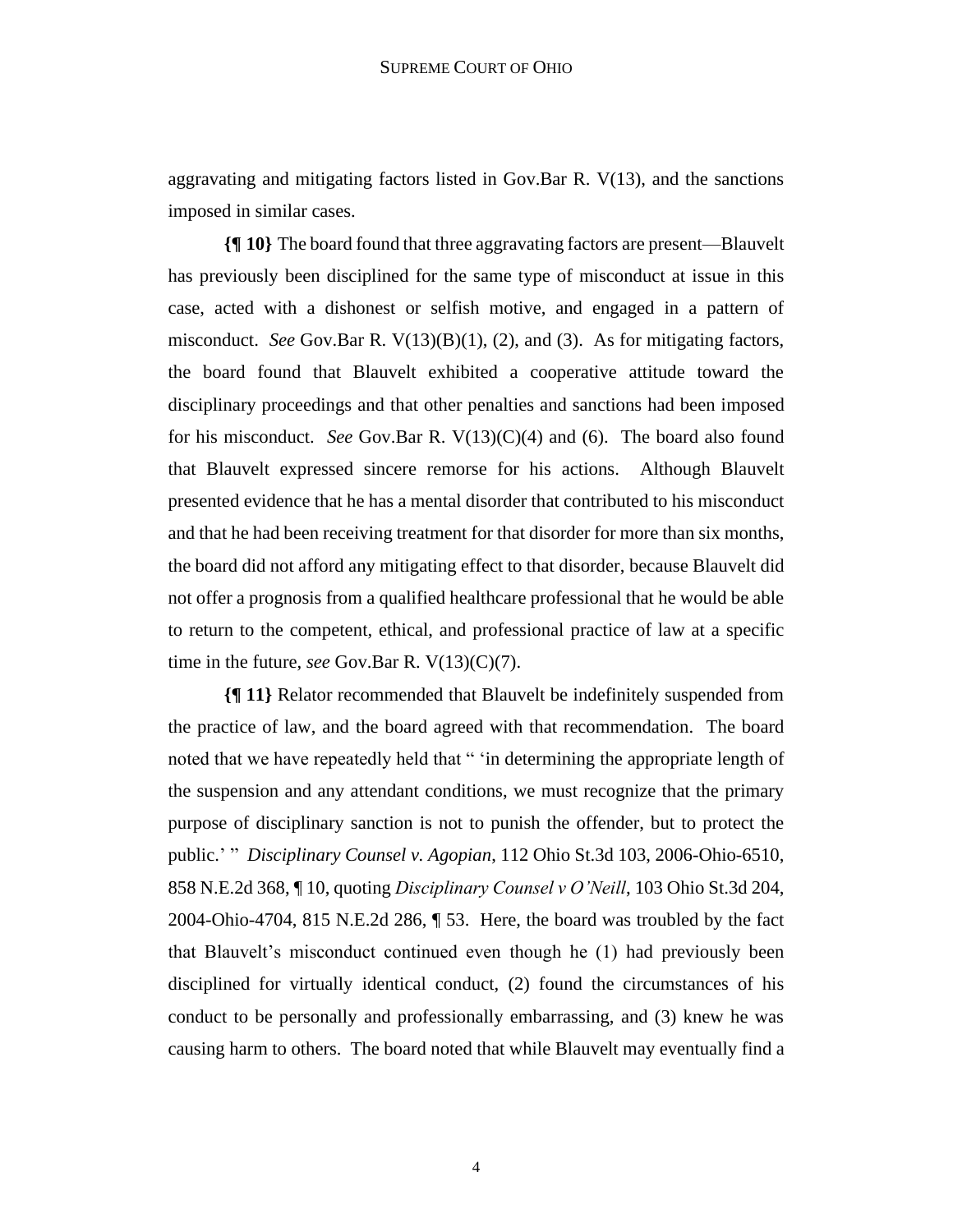way to discontinue his compulsive behavior through therapy and medication, it is evident that he has not yet achieved that goal and cannot offer any assurance that he will not engage in the same or similar conduct in the future.

**{¶ 12}** The board found our decision in *Columbus Bar Assn. v. Linnen*, 111 Ohio St.3d 507, 2006-Ohio-5480, 857 N.E.2d 539, to be instructive. Linnen shocked multiple unsuspecting women by appearing before them naked and photographing their reactions. *Id*. at ¶ 3. He pleaded guilty to 53 misdemeanor offenses arising from his misconduct. *Id*. at ¶ 5. Aggravating factors consisted of Linnen's dishonest and selfish motive, pattern of misconduct, and multiple offenses. *Id*. at ¶ 8. As for mitigation, Linnen had no prior discipline, cooperated in the disciplinary process, and presented some evidence of his good character apart from his crimes. *Id.* at ¶ 18.

**{¶ 13}** Like Blauvelt, Linnen established that he had been diagnosed with a mental disorder that contributed to cause his misconduct. *Id*. at ¶ 12. Linnen also submitted proof that he had been successfully treated for his disorder and that in his treating psychologist's opinion, he could ethically and competently resume the practice of law. However, we declined to attribute any mitigating effect to his purported diagnosis, because his psychological profile suggested that he may have feigned illness to procure a prognosis that would be advantageous to him in the criminal and disciplinary proceedings and he declined to take medication recommended to treat that disorder. *Id.* at ¶ 14, 22. We also noted that Linnen's professions of remorse focused primarily on the effects that his misconduct had had on him and his family—rather than the effect it had had on his victims. *Id.* at ¶ 23- 24. Based on all the circumstances in that case, we indefinitely suspended Linnen from the practice of law.

**{¶ 14}** In contrast to *Linnen*, Blauvelt has expressed sincere remorse for his misconduct, accepted his mental-health diagnoses, and earnestly embraced the recommended treatment regimen for those disorders. Although his misconduct has